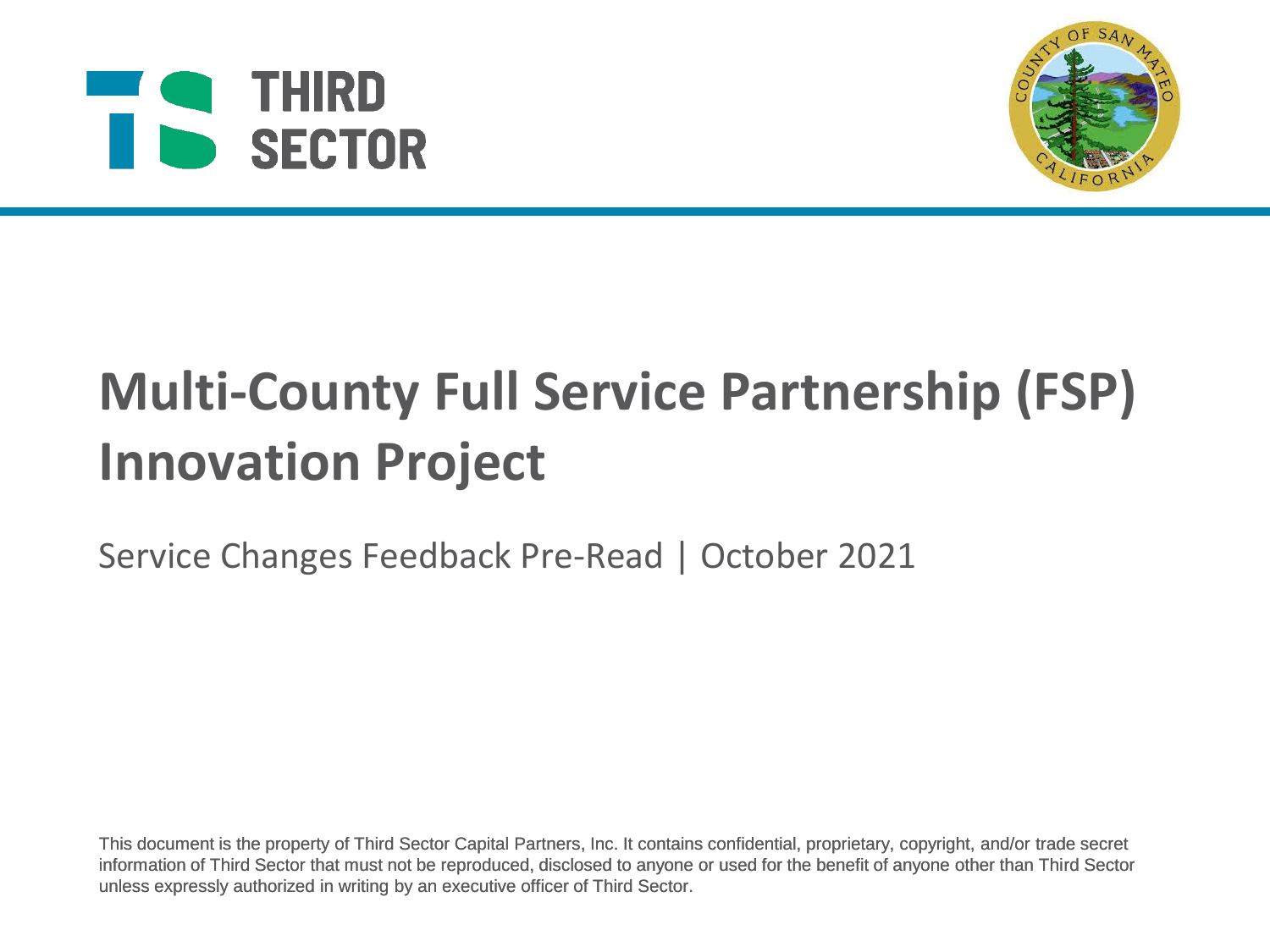### **San Mateo County Stakeholder Engagement Overview**

### **Stakeholder Engagement Overview**

Third Sector interviewed clients and FSP staff at two points:

- **Round 1 (August - September 2020):** to understand FSP programs' strengths & challenges, helping guide the county's selection of implementation activities
- **Round 2 (March - April 2021):** to gain more detailed insights that informed the new service exhibits

**Client Engagement Summary:** Third Sector interviewed clients (selected by each FSP program) 1-on-1, over the phone. Clients received a \$35+ gift card for participating. Third Sector interviewed 13 clients during the landscape phase and 14 during implementation.

**Provider Engagement Summary:** Third Sector interviewed front-line FSP staff in focus groups, speaking to 8 staff during the landscape phase, and 14 during implementation.





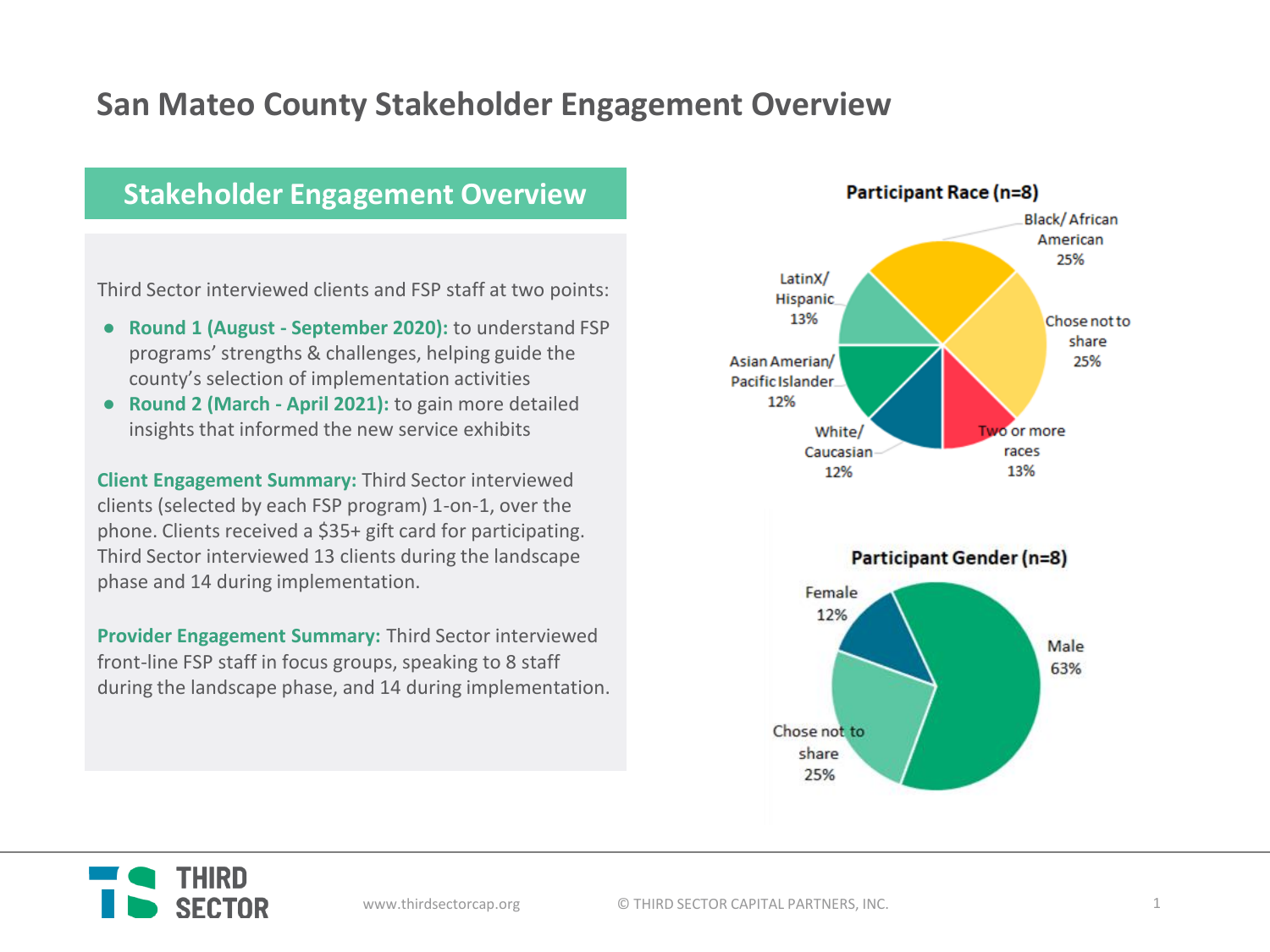### **Insights from client interviews (pt. 1)**

| <b>Engagement insights</b>                                                                                                                                          | How are they being addressed                                                                                                                                 |
|---------------------------------------------------------------------------------------------------------------------------------------------------------------------|--------------------------------------------------------------------------------------------------------------------------------------------------------------|
| ׇ֝֓׆֛֛<br>׆ׇ֛֛<br>Therapy/psychiatry are not provided<br>in-house and are inconsistently available<br>Clients are referred out for therapy, but there is not always | New service requirements for Youth FSP providers:<br>Child / Youth / Transition Age Youth (C/Y/TAY) FSP<br>Services shall include Assessment, Therapy (e.g., |
| someone available at no- or low-cost, or<br>there is a lot of turnover in who a client ends up seeing                                                               | individual, family, group, collateral), Psychological<br>Testing, and Targeted Case Management Services.                                                     |



### **Clients interact with many different staff, mostly due to staff turnover**

While clients feel that staff are always knowledgeable about their case, they too feel the stress of staff turnover and being assigned new case workers, psychiatrists, nurses, etc.

Discussing strategies to reduce burn out and staff turnover including promotion pathways, reducing paperwork burden, additional investment in training and professional development



### **Frequency of contacts and available service hours differed greatly between clients**

Some evening and weekend availability would be helpful for clients to be able to meet with their care team at the frequency that is appropriate for them

New service requirements for Youth FSP providers includes specific guidance around frequency of contacts, work schedule, and hours of operation

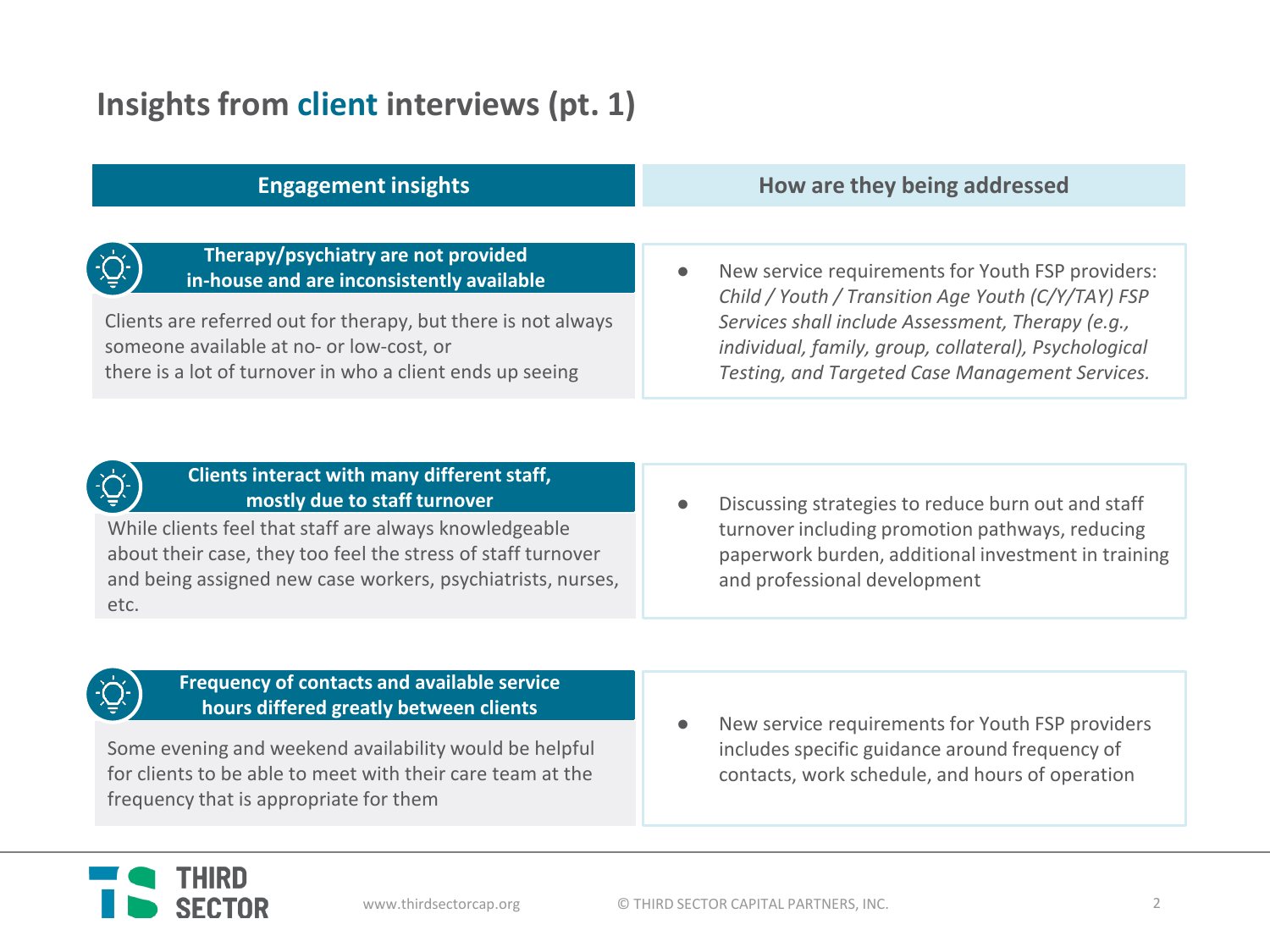## **Insights from client interviews (pt. 2)**

| <b>Engagement insights</b>                                                                                                                                                | How are they being addressed                                                                                                                                                                                                               |
|---------------------------------------------------------------------------------------------------------------------------------------------------------------------------|--------------------------------------------------------------------------------------------------------------------------------------------------------------------------------------------------------------------------------------------|
| Clients have been challenged by language<br>barriers and translation competency                                                                                           |                                                                                                                                                                                                                                            |
| Lack of access to staff and translators in the necessary<br>languages, and high turnover amongst translators, make it<br>hard for clients to make progress                | Each contractor needs to submit a Cultural Competence<br>Plan each year to the Office of Diversity & Equity Contractor<br>that details on-going and future efforts to address the<br>diverse needs of clients, families and the workforce. |
| Peer and family advocates are essential<br>for clients                                                                                                                    |                                                                                                                                                                                                                                            |
| Peer support is very important to clients, but it's<br>sometimes hard to find true "peers"                                                                                |                                                                                                                                                                                                                                            |
| Graduation/step-down should be discussed<br>earlier and more often                                                                                                        |                                                                                                                                                                                                                                            |
| Independence is a core goal of clients, and they wish to be<br>more involved in conversations and decisions about their<br>transition                                     | New transfer / disenrollment process developed for<br>$\bullet$<br>Youth FSP providers that begins at initial intake and<br>involves clients and families in decision making<br>process                                                    |
| <b>Graduation should only be considered once</b><br>clients have the tools they need to succeed                                                                           | Currently prioritizing specific graduation indicators<br>$\bullet$<br>that can be used across FSP program to help<br>determine if there is graduation readiness                                                                            |
| Clients want to have the tools to succeed without FSP<br>before transitioning, i.e. family communication strategies,<br>personal responsibility, anxiety management. etc. |                                                                                                                                                                                                                                            |

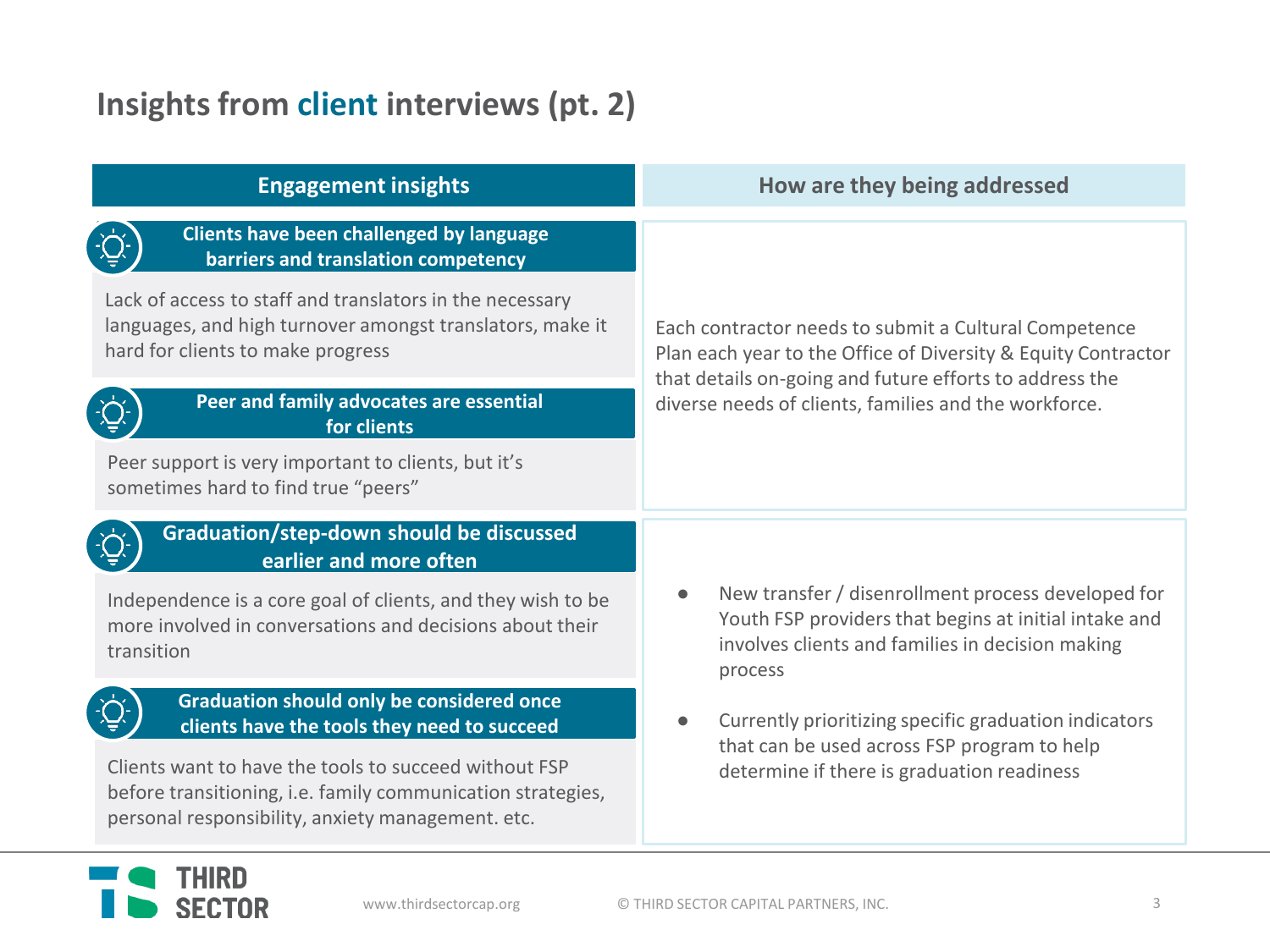### **Eligibility criteria insights from Youth FSP Focus Group**

| <b>Eligibility criteria insights</b>                                                                                                                                                           | How are they being addressed                                                                                                                                                                                                                                               |
|------------------------------------------------------------------------------------------------------------------------------------------------------------------------------------------------|----------------------------------------------------------------------------------------------------------------------------------------------------------------------------------------------------------------------------------------------------------------------------|
| YTAC referral system is missing eligible youth from<br>drop-in centers, those not currently connected to a mental<br>health provider, and potential self-referrals.                            | Working on better linkage between drop-in centers<br>and the County referral system<br>More clear and explicit eligibility criteria in Youth<br><b>FSP Service Exhibit</b>                                                                                                 |
| Enrollment/intake process can be overwhelming and<br>sometimes retraumatizing due to amount of paperwork,<br>level of detail, and repetition                                                   | Contractors now provide an intake coordinator to receive<br>wraparound authorizations from BHRS Youth Manager,<br>contact referring providers to obtain necessary<br>documentation, and facilitate a warm hand-off between<br>referring and receiving treatment providers. |
| Providers are unable to adequately serve youth with<br>psychosis, and would like resources for/access to more<br>suitable treatment options                                                    | TBD; continued feedback will be shared with the youth<br>team as they finalize the youth service exhibit and RFP                                                                                                                                                           |
| Mental health and FSP knowledge is limited among<br>families of eligible youth; families would therefore<br>benefit from in-home services and family education when<br>first establishing care | TBD; continued feedback will be shared with the youth<br>team as they finalize the youth service exhibit and RFP                                                                                                                                                           |

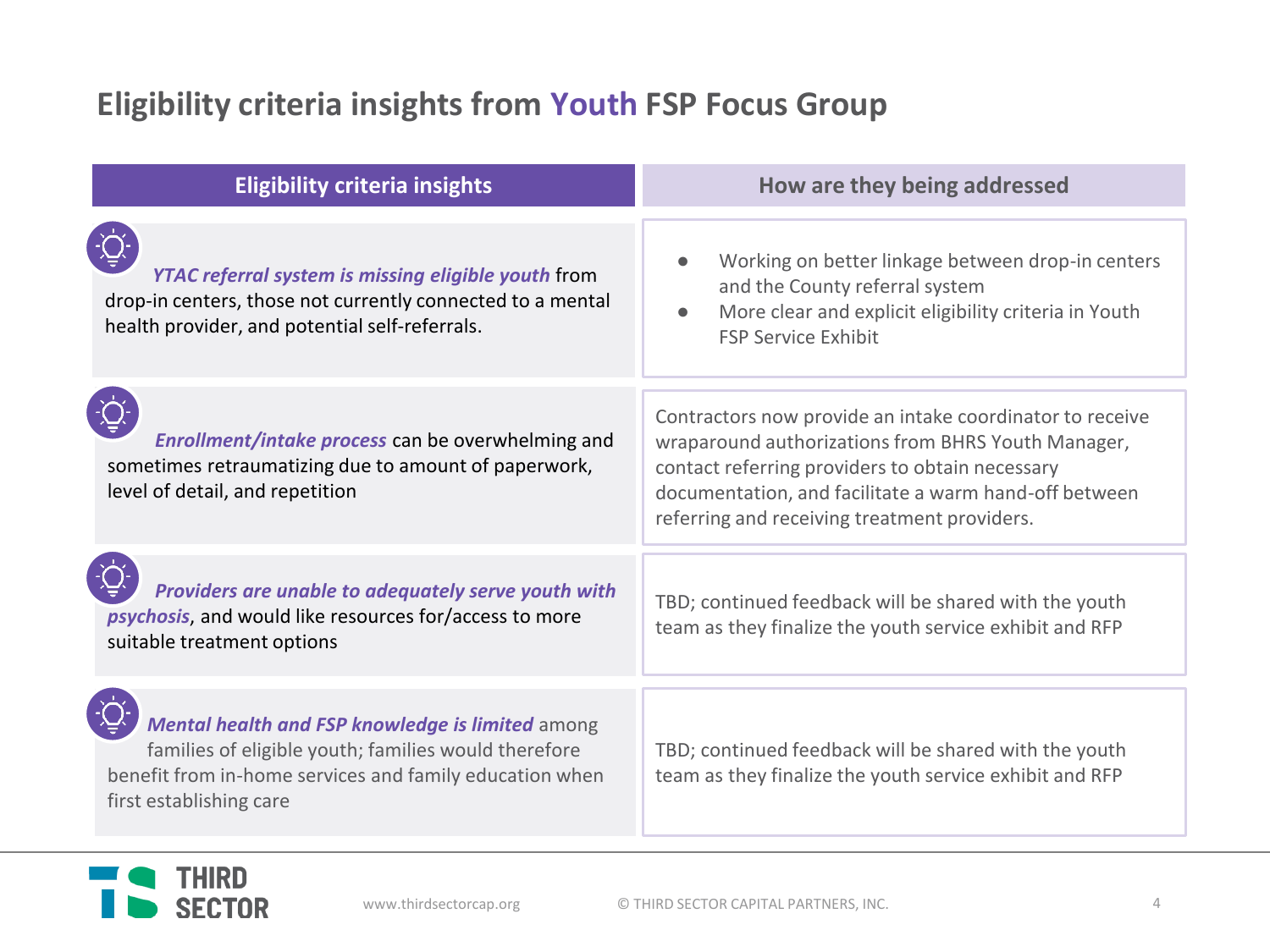### **Service guidelines insights from Youth FSP Focus Group**

| <b>Service guidelines insights</b>                                                                                                                                                             | How are they being addressed                                                                                                                                                                 |
|------------------------------------------------------------------------------------------------------------------------------------------------------------------------------------------------|----------------------------------------------------------------------------------------------------------------------------------------------------------------------------------------------|
| Family and peer advocates are invaluable and need<br>more pathways to promotion to reduce attrition                                                                                            | Discussing strategies to reduce burn out and staff turnover<br>including promotion pathways, reducing paperwork burden,<br>additional investment in training and professional<br>development |
| Billing should allow earlier addition of specialist to<br>the treatment team, as well as in-house substance<br>abuse counselors to be added as available specialists for<br><b>TAY clients</b> | TBD; continued feedback will be shared with the youth<br>team as they finalize the youth service exhibit and RFP                                                                             |
| Swing shift hours may be more suitable for the TAY<br>population                                                                                                                               | New service requirements for Youth FSP providers includes<br>specific guidance around frequency of contacts, work<br>schedule, and hours of operation                                        |
| <b>County employment partnerships would help</b><br>providers support TAY in achieving their employment goals                                                                                  | TBD; continued feedback will be shared with the youth<br>team as they finalize the youth service exhibit and RFP                                                                             |
| Staff would like to be able to check on their                                                                                                                                                  | New transfer / disenrollment process developed for Youth                                                                                                                                     |
| duated<br>clients, which County policy could encourage with<br>appropriate privacy, consent, and billing policies                                                                              | FSP providers includes at least 60 days of overlap between<br>FSP existing FSP staff and new program/placement                                                                               |

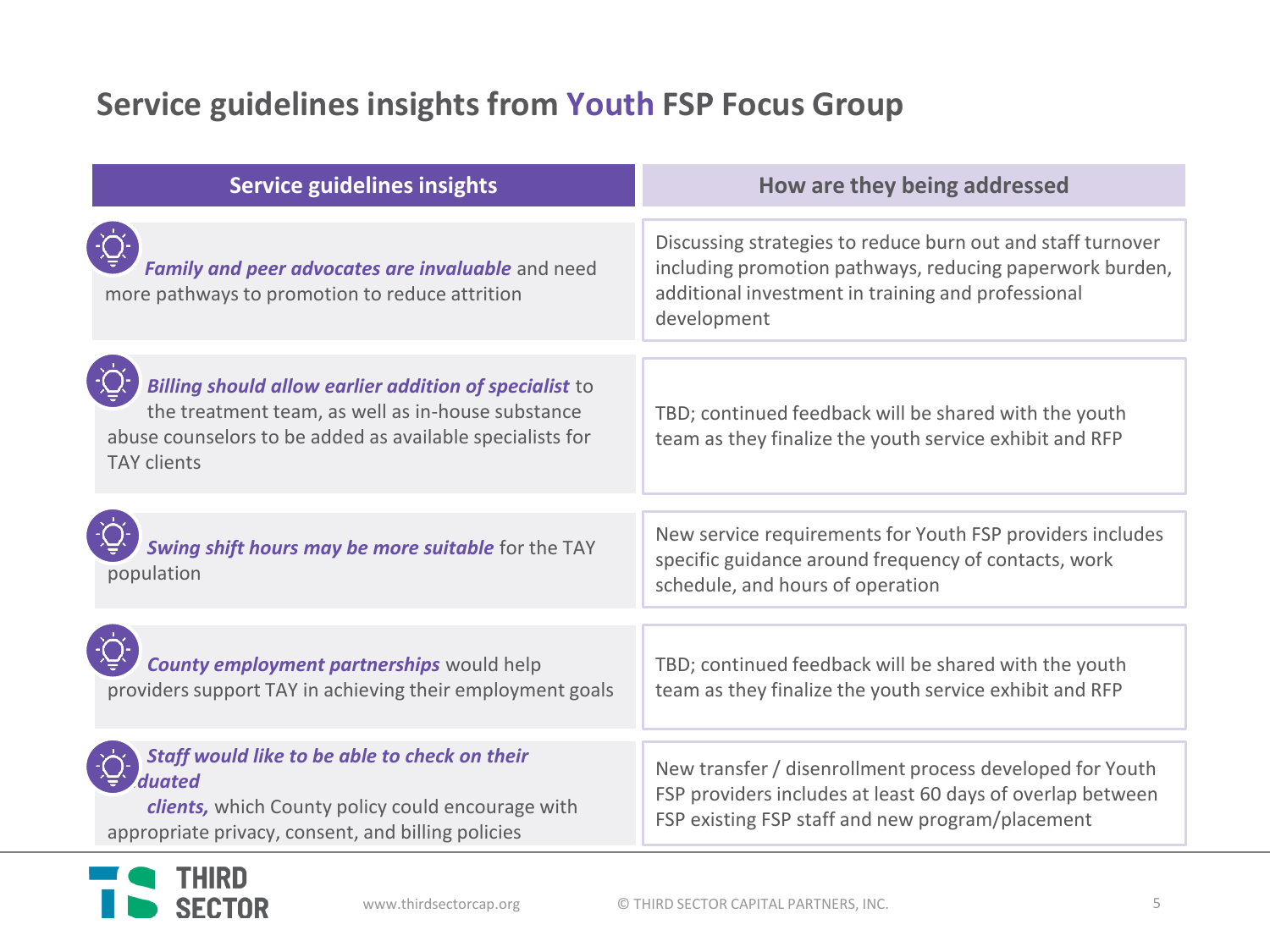### **Eligibility Criteria insights from Adult FSP Focus Group**

| <b>Eligibility criteria insights</b>                                                                                                                                                                                                                                                                                | How are they being addressed                                                                     |
|---------------------------------------------------------------------------------------------------------------------------------------------------------------------------------------------------------------------------------------------------------------------------------------------------------------------|--------------------------------------------------------------------------------------------------|
| The BHRS/Core Service Agency referral system is not<br>set-up for eligible adults to self-refer or re-connect<br>directly to services after a period of disengagement.<br>Providers recommended there be a better authorization<br>process for individuals identified as eligible outside of the<br>County process. | TBD; continued feedback will be shared with the adult team<br>as they finalize the adult FSP RFP |
| Because authorization decisions happen at the<br><b>County level</b> individuals who providers see as eligible are<br>sometimes denied FSP services, leading to confusion<br>around eligibility criteria.                                                                                                           |                                                                                                  |
| Providers are unable to adequately service<br>older/elderly with physical health issues and would like<br>resources for/access to more suitable healthcare options                                                                                                                                                  |                                                                                                  |
| Eligible individuals and the community at-large have<br>limited knowledge about mental health services in general,<br>the FSP program, and/or how to access FSP services                                                                                                                                            |                                                                                                  |

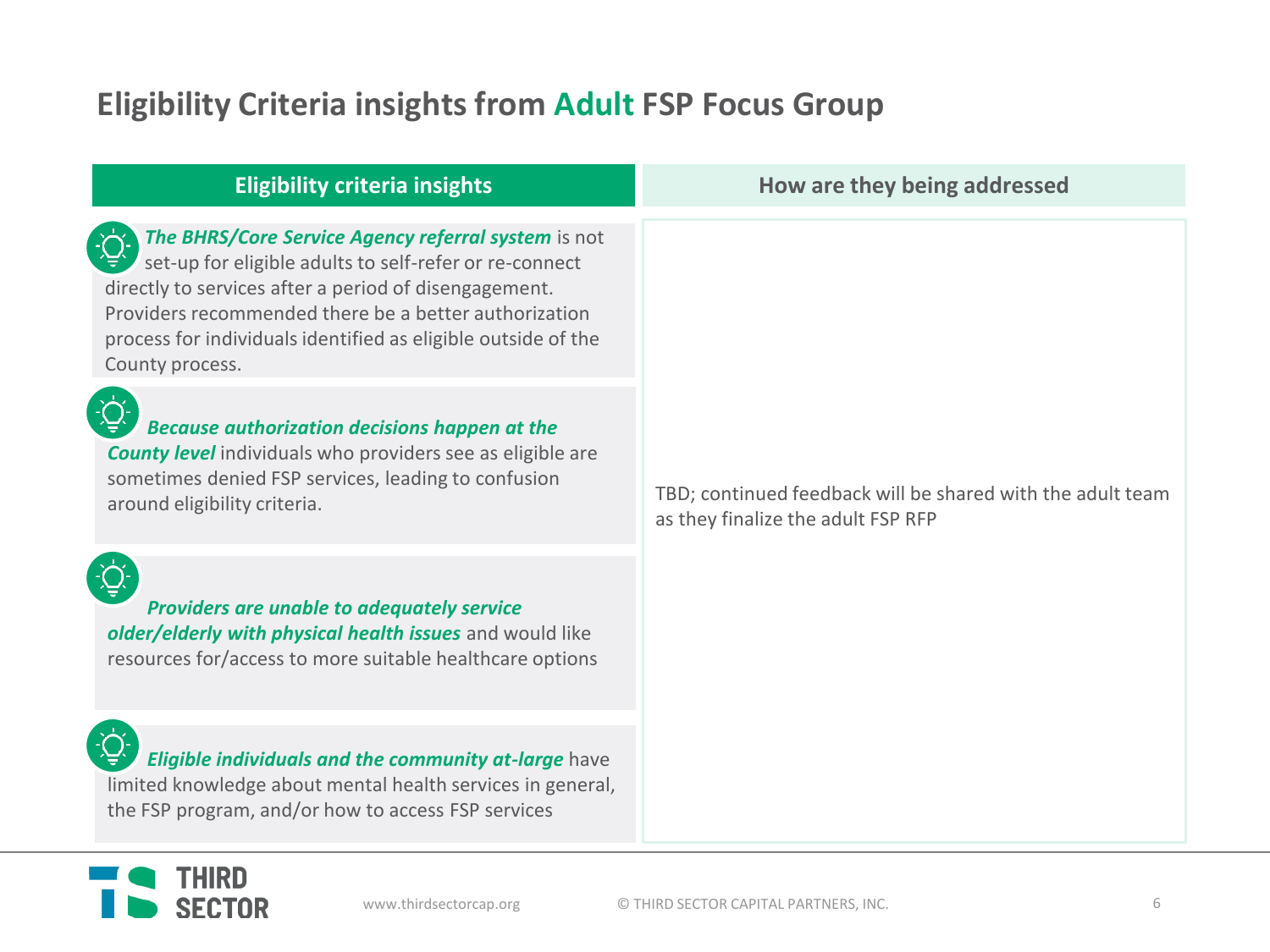### **Service guidelines insights from Adult FSP Focus Group**

| <b>Service guidelines insights</b>                                                                                                                                                               | How are they being addressed                                                                     |
|--------------------------------------------------------------------------------------------------------------------------------------------------------------------------------------------------|--------------------------------------------------------------------------------------------------|
| Providers are not currently contracted to provide<br>therapy, and there are not always enough therapists in<br>the county to refer out to, so clients are sometimes without<br>therapy services. | TBD; continued feedback will be shared with the adult team<br>as they finalize the adult FSP RFP |
| Housing subsidies/vouchers being tied to FSP<br>involvement are forcing clients to stay in FSP even after<br>they are ready to step-down                                                         |                                                                                                  |
| In-house substance abuse counselors would be a<br>helpful specialist to add to treatment teams                                                                                                   |                                                                                                  |
| Better coordination with other providers would give<br>clients more seamless continuity of care when moving<br>between jail, hospitalizations, residential treatment, and<br><b>FSP</b>          |                                                                                                  |